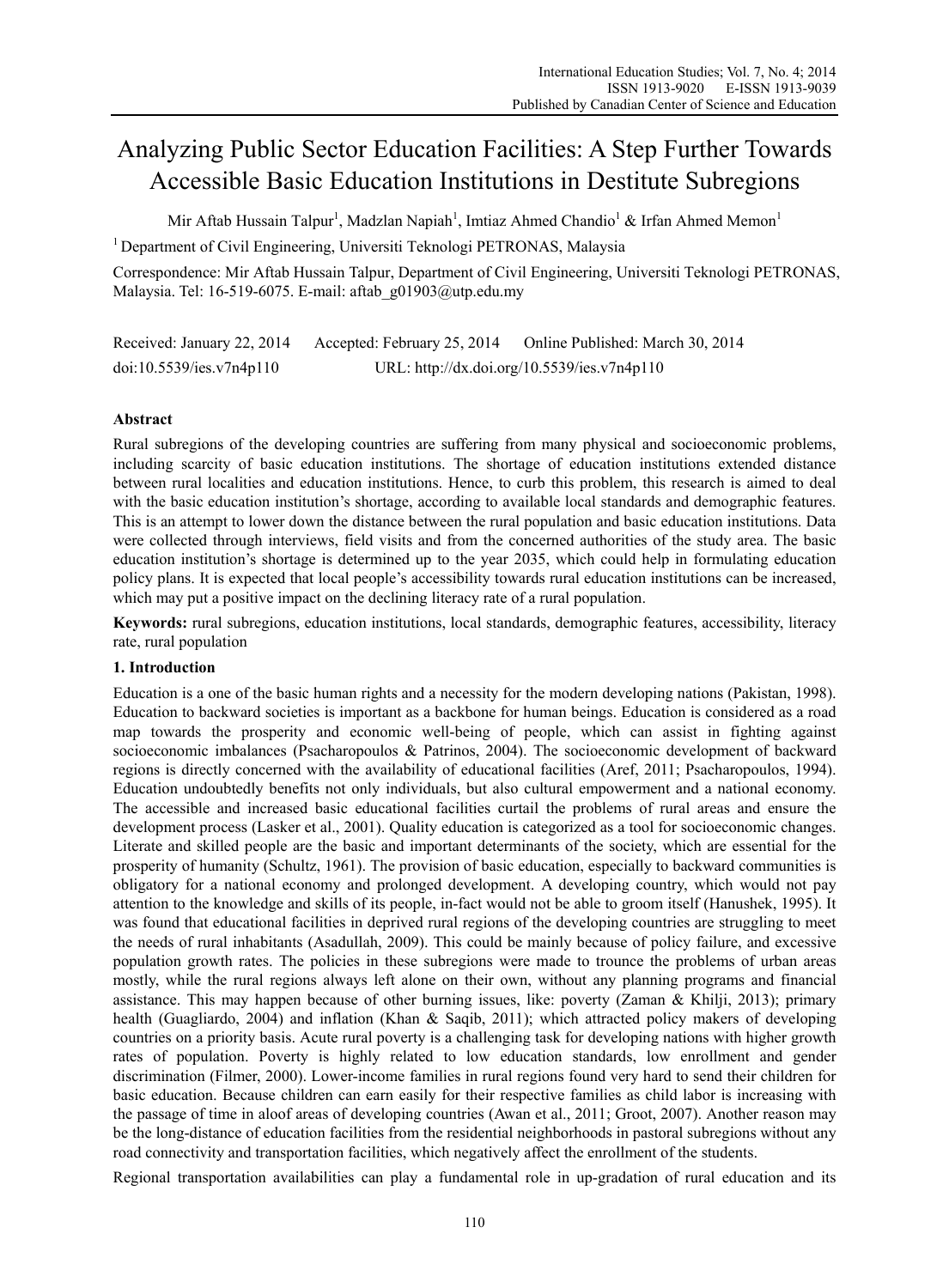dropping standard (Andersson et al., 2012). With the provision of proper road connectivity and low cost transportation services, education standard as well as enrollment can be amplified to standard levels. Unavailability of education institutions in remote areas is also a sign of agonize in developing countries. The education sector, which is responsible to provide basic education services, is not able to deliver according to the area's demographic characteristics. Whilst, the scarcity of education institutions would increase with the passage of time and mammoth distance generated between rural communities and educational institutions. This situation puts a negative impact on overall education standards, as parents won't allow their children to attend schools available far away from their homes. This study resolves this problem by computing the shortage of basic education facilities with respect to demographic features, which could curtail the distance between rural communities and education facilities. It is believed that rural households would not hesitate to send their children to school, if these are provided at their doorstep. Therefore, the aim of this research article is to determine the shortage of education institutions, according to local standards and demographic features. On one hand, this step could diminish the basic education institution's shortage and increase the accessibility standards towards rural education and on the other, basic education enrollment could also be augmented in this way, which would improve the literacy ratio of deprived communities and positively influence the future development.

#### **2. Material and Methods**

#### *2.1 Study Area*

Pakistan is a developing country with a higher growth rate of population and after India, this is the second largest populated country of South Asia (Anwar et al., 2012). Pakistan is curious about its educational accessibility and quality of basic education (Farah et al., 1996); however, it was observed that Pakistan is facing basic and higher-education problems and struggling to meet with the required educational demands of its people (Halai, 2011; Sawada & Lokshin, 2009; Fatima & Nasr, 2010; Memon, 2007; Parveen, 2006).

For this study, a subregion of Mirpurkhas was selected, which is positioned in southern Pakistan. Mirpurkhas subregion was developed in a year 1990 for better planning and management. Before the said year, it was a part of the deserted subregion Tharparkar. Mirpurkhas subregion lies at 24˚46' to 25˚44' north latitudes and 68˚54' to 69˚30' east latitudes (see Figure 1). The subregion's total area is about 2925 square kilometers (District Census Report, 1998).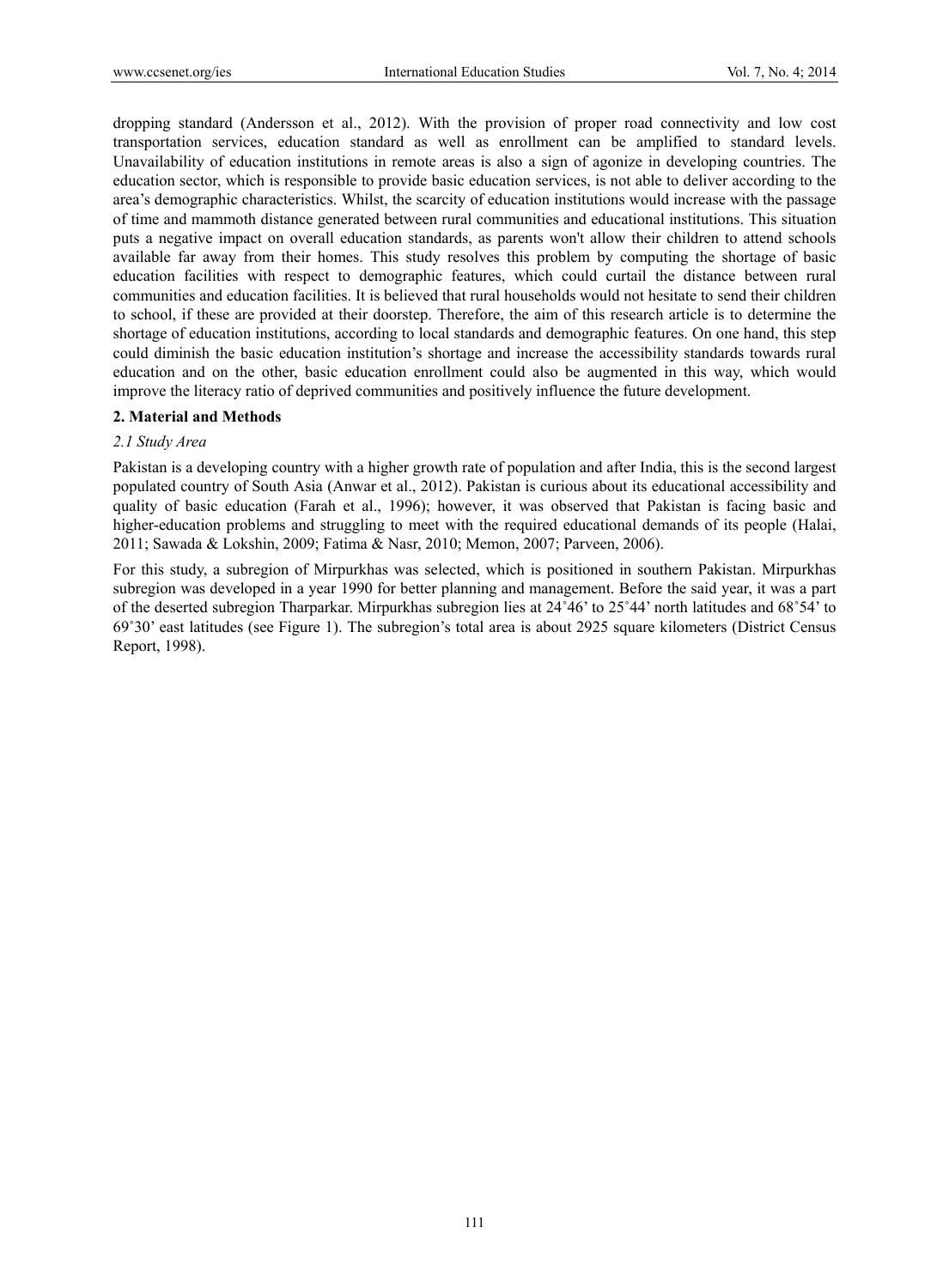

Figure 1. Mirpurkhas subregion southern Pakistan (Pakistan Humanitarian Response, 2011)

Figure 1 confirms the location of a study area without basic road network hierarchy and facilities. This situation portrays a problematic picture about the people's accessibility criteria regarding the salvage of basic facilities, including basic education. In addition, a shortage of education institutions, according to demographic features made education facilities inaccessible to the local population and lowered down the literacy ratio (see Table 1).

|  |  |  | Table 1. Literacy ratio of Mirpurkhas subregion |
|--|--|--|-------------------------------------------------|
|  |  |  |                                                 |

| Area      | Year 1998         |       |        | Year 2010         |       |        |
|-----------|-------------------|-------|--------|-------------------|-------|--------|
|           | <b>Both Sexes</b> | Male  | Female | <b>Both sexes</b> | Male  | Female |
| All Areas | 35.97             | 46.00 | 25.05  | 51                | 66.9  | 33.1   |
| Rural     | 23.13             | 34 21 | 10.98  | 32.54             | 48.02 | 16.98  |
| Urban     | 59.80             | 68.02 | 50.92  | 69.46             | 77.82 | 611    |

This should be noted that the female literacy ratio was too small in the study area as compared to the male. This was simply a result of the backward notion, as most of the parents in a rural environment and rearward societies were illiterate and did not want to send their female children for schooling.

#### *2.2 Methods*

In this study, data were collected through field visits, interviews, and by referring the secondary sources. For example, district census report and national policy documents (Richardson et al., 1995; Tre'panier et al., 2008;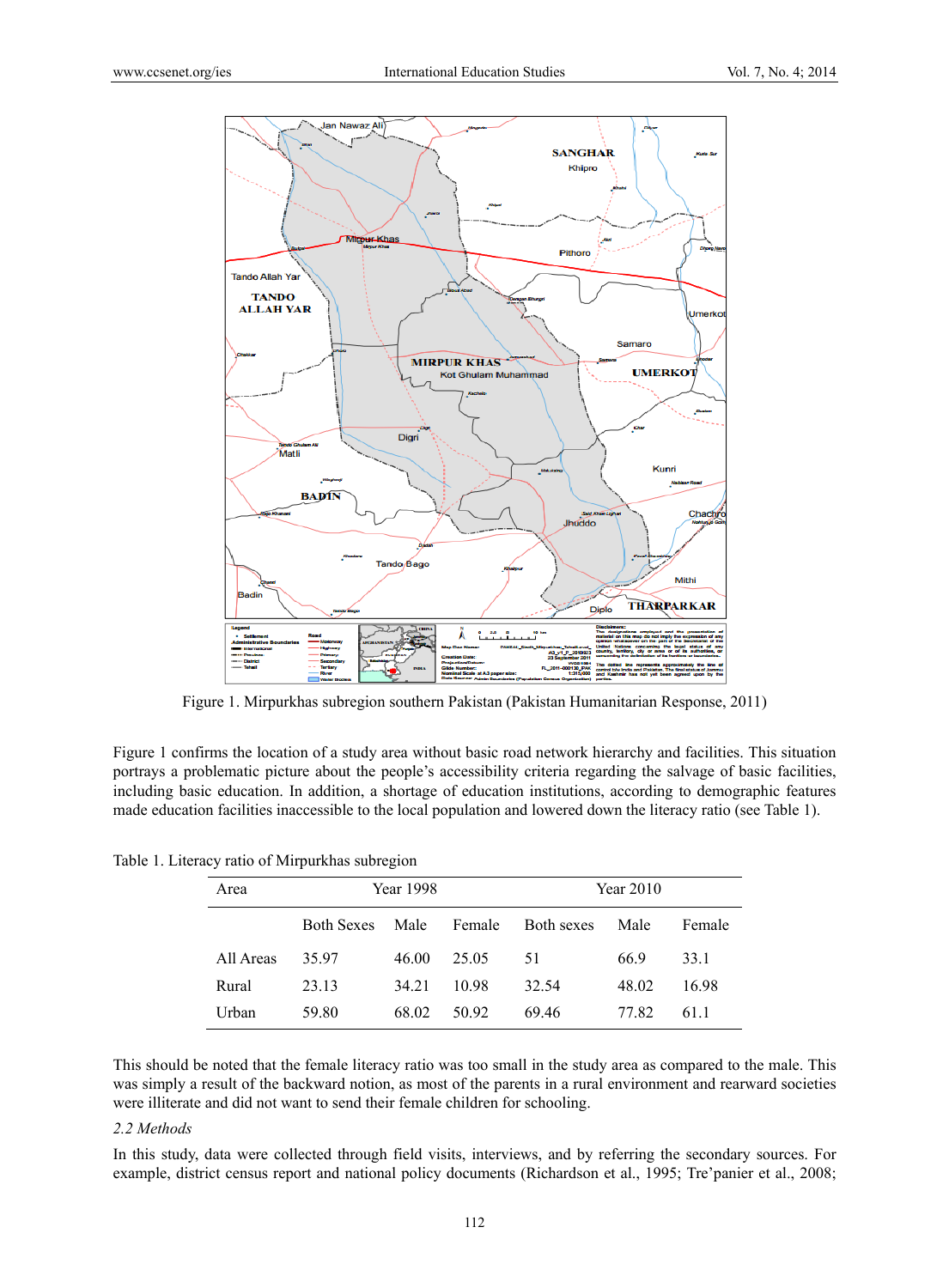Stopher & Greaves, 2007; Talpur et al., 2012). Field visits and interviews with concerned officials were conducted to know the ground realities of the study area. Meanwhile, the district census report and policy documents were also referred to obtain the demographic trends and the analytical view of social sector services, particularly education. The analytical review and comparison of demographic trends with education services are indispensable tools for the development of education policies. Policy proposals and plans intended to develop by keeping in view the demographic characteristics (Findlay & Borgegard, 1995). To know the problems of the education sector in the study area, demographic features were evaluated and compared with the national standards. The demographic data of Mirpurkhas subregion were taken from the district census report and concerned public sector officials. The regional demographic characteristics were projected up to the year 2035, aiming the calculation of a public sector education institution's demand. Mathematical expressions, which were used for the population projection, can be seen in Appendix I (Roberts, 1974).

#### **3. Results and Discussion**

Administratively, the subregion of Mirpurkhas comprises six Talukas/Tehseels, i.e. *Mirpurkhas, Sindhri, Hussain Bux Mari (HBM), Digri, Jhudo* and *Kot Ghulam Muhammad (KGM)* (District Census Report, 1998). Taluka or Tehseel is defined as a second administrative unit of local government after a District. The Taluka is a combination of different Union Councils (UCs) and UC is said to be a smallest administrative unit in the country. A city, town or village can be extended to one or more UCs according to geographic features and demographic characteristics. The existing and projected regional demographic characteristics of the Mirpurkhas subregion can be shown in Figure 2. This figure depicts that population in a year 2010 was about 1,490,632 persons and by considering the annual growth rate under three percent, it was predicted that by the year 2035, this would be approximately 2,765,921 persons.



Figure 2. Regional demography from the years 2010 to 2035

Figure 2 highlights that Mirpurkhas Taluka is thickly populated as compared to other Talukas of the subregion. The reason may be an urban center of Mirpurkhas is located within the Mirpurkhas Taluka, which shows the urbanization trend as people moved from the suburbs to a city of Mirpurkhas. The correlation test (Taylor, 1990; Wang & Hofe, 2007) was used to validate the population projection between the years 2010 and 2035, which gave satisfactory results, i.e. 0.96902 (see Appendix II).

The annual population growth rate is an imperative factor to be considered, while analyzing education sector's shortage and provision of facilities according to population trends. The average annual growth rate of the rural population during the years 1998-2010 was about 2.49 percent as compared to a substantially higher rate of 3.18 percent during the years 1981-1998 (District Census Report, 1998). Meanwhile, the existing growth rate information was taken from the concerned authorities of the Mirpurkhas subregion, which was simply a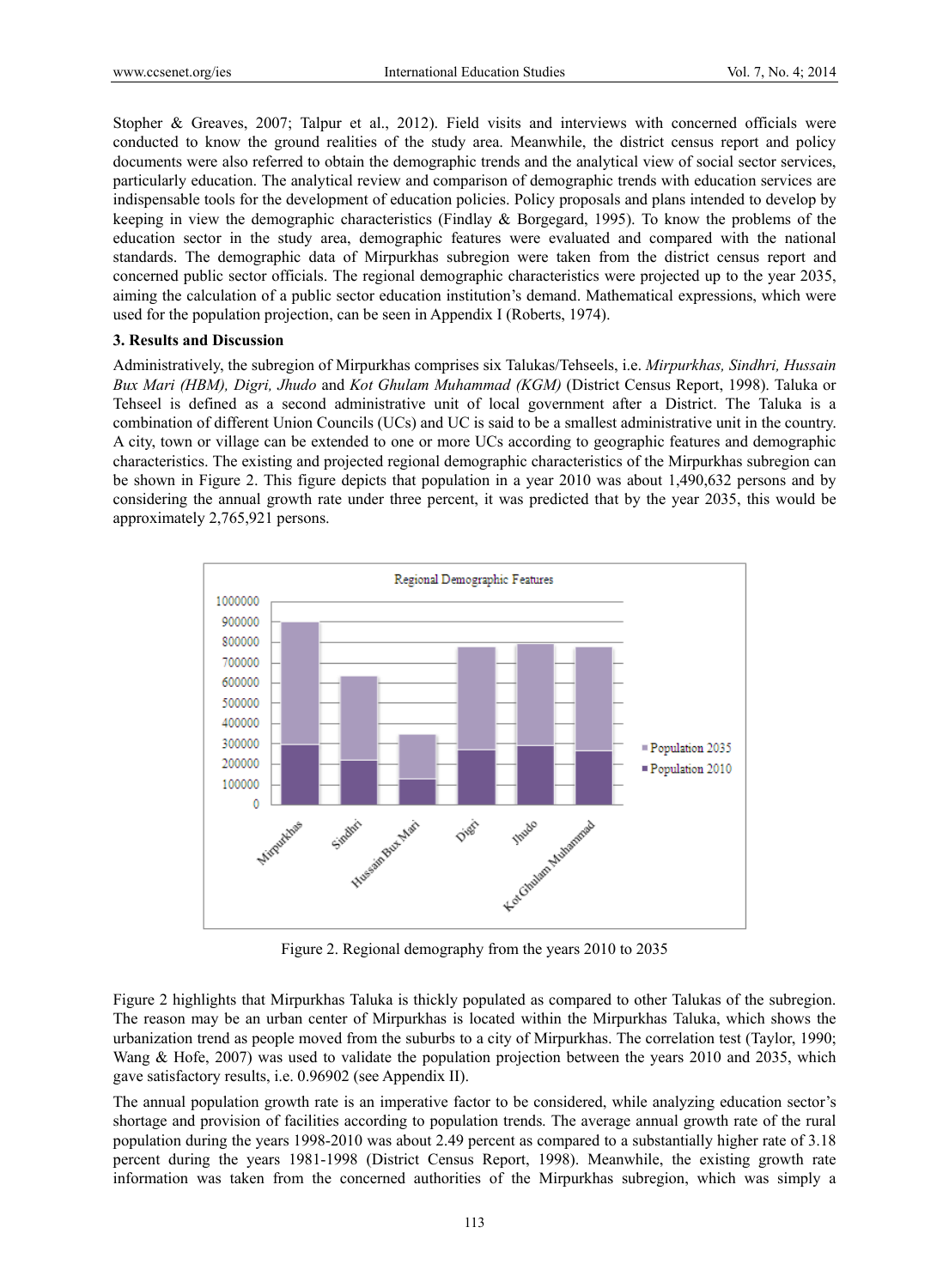projection, based on the past demographic trends in the study area. In this study, the growth rate was selected assuming the basis of past trends, government policies about birth control and family planning, which aimed to restrict the annual growth rate as low as 1.3 percent by the year 2020 (Hardey & Leahy, 2008). By keeping in view such policy matters, past demographic trends and an existing growth rate, it was predicted that the annual growth rate would probably be restrained under three percent. The growth rate helped in projecting the population features up to the year 2035 and at the same time, it assisted in comparing the number of people with local standards, in order to determine the actual educational institution's demand.

The actual requirement of the basic education institutions of the study area was determined with the help of available local standards as described in the National Reference Manual (NRM) of Pakistan. These standards are followed by local planning agencies and development authorities in a country over the years and still are in practice. This was the only planning guide available at that time and this was the sole possible reason that NRM standards were referred in this study. The basic educational standards are given in the Table 2.

Table 2. Education standards (NRM, 1986)

| <b>Basic Institutions</b> | For boys             | For girls            |
|---------------------------|----------------------|----------------------|
| Primary School            | $1\backslash1,800$   | $1\backslash 2,400$  |
| Secondary School          | $1\backslash3,900$   | $1\backslash 17,000$ |
| High School               | $1\backslash 12,400$ | $1\backslash 74,000$ |

Table 2 demonstrates that boy's primary school must be provided for settlements, which have at least 1,800 population. Furthermore, a standard for the provision of Degree College was (One/Taluka). The number of available basic education institutions is provided in Table 3 (Annual Educational Report Mirpurkhas, 2010).

| S.No | Taluka       | Primary Schools | Secondary Schools | High Schools | Colleges |
|------|--------------|-----------------|-------------------|--------------|----------|
| 1.   | Mirpurkhas   | 285             | 88                | 21           | 01       |
| 2.   | Sindhri      | 129             | 43                | 13           | 00       |
| 3.   | <b>HBM</b>   | 83              | 24                | 06           | 00       |
| 4.   | Digri        | 166             | 52                | 13           | 00       |
| 5.   | Jhudo        | 214             | 50                | 12           | 01       |
| 6.   | <b>KGM</b>   | 182             | 41                | 11           | 00       |
|      | <b>TOTAL</b> | 1,059           | 298               | 76           | 02       |

Table 3. Basic public sector education institutions

Table 3 shows available basic education institutions in a year 2010. Among all Talukas of the subregion, Taluka Mirpurkhas has possessed the highest number of available education facilities. This was a hint to understand that policy makers always formulate the policies by keeping in view urban centers in developing countries, while the rural areas were not given proper attention. The standard for college was one per Taluka but, only two of the Taluka have this facility, while the rests of the Talukas were devoid of college service. The requirement of basic educational institutions until the year 2035 was determined, according to the available demographic standards (see Table 4).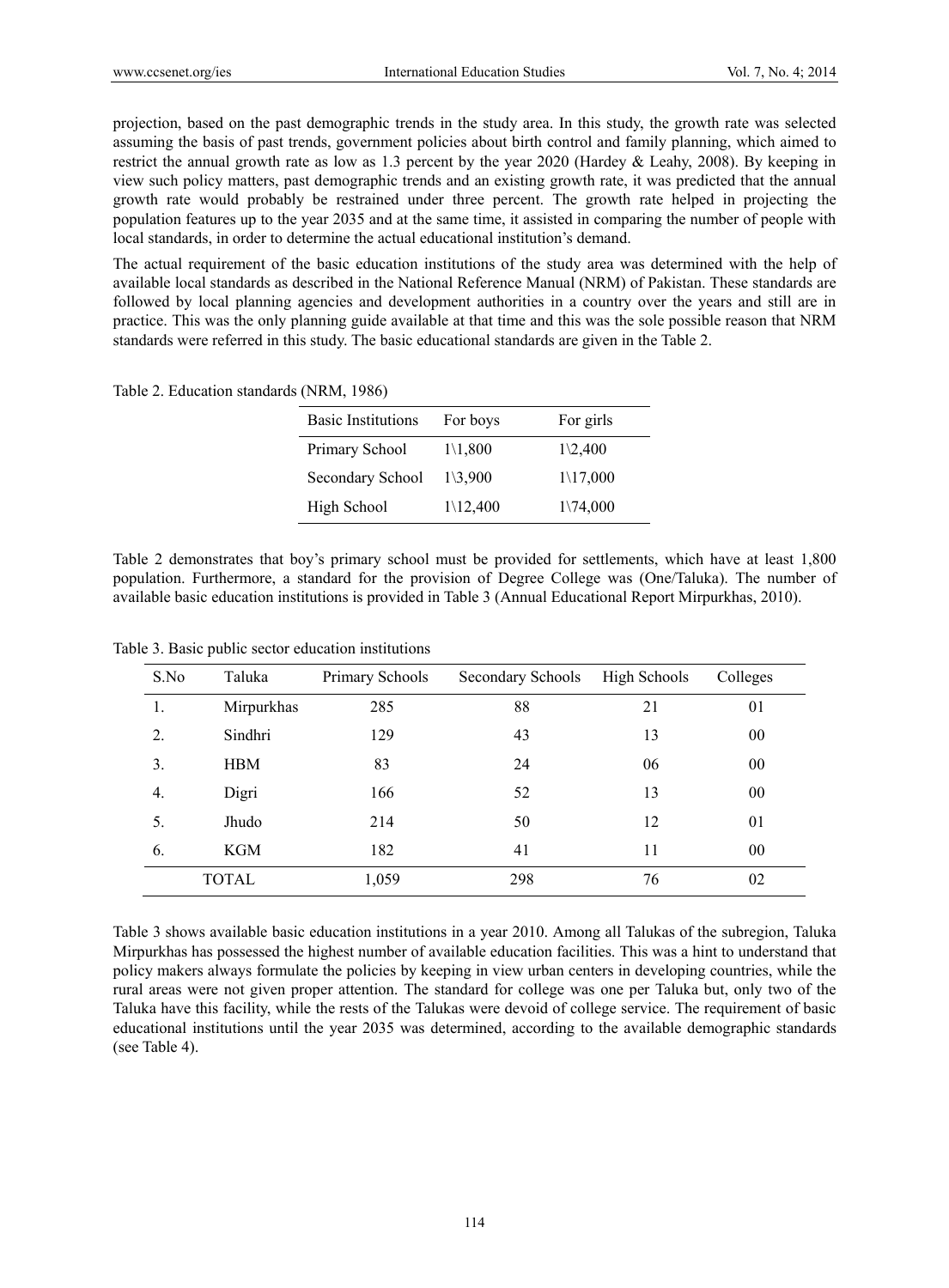| S.No | Taluka     | Primary Schools | Secondary Schools | High Schools | Colleges |
|------|------------|-----------------|-------------------|--------------|----------|
| 1.   | Mirpurkhas | 338             | 154               | 47           | 00       |
| 2.   | Sindhri    | 229             | 105               | 32           | 01       |
| 3.   | <b>HBM</b> | 125             | 57                | 17           | 01       |
| 4.   | Digri      | 279             | 128               | 40           | 01       |
| 5.   | Jhudo      | 277             | 127               | 40           | 00       |
| 6.   | KGM        | 283             | 129               | 38           | 01       |
|      | TOTAL      | 1,531           | 700               | 214          | 04       |

Table 4. Education institution's requirements

The foundation of this calculation was based on available institutions and population features of the year 2010. The information as provided in Table 4 was determined with the help of available standards without any gender discrimination. The education institution's demand for boys and girls can easily be retrieved with the help of Table 2. By keeping in mind the aim of the study, the focus was given to the overall calculation of education demand without any gender differences. This is why the education institution's demand was computed on total, both for boys and girls (see Table 4). This demand was also shown graphically and the education map of the study area was developed (see Figure 3).

The subregional education map was specially developed to show the demand of regional education facilities by the year 2035. The calculated number of required education institutions is much higher, which is portraying an alarming situation for the local authorities. Hence, a quick response is inevitable, if this problem has to be eradicated sooner from its roots.

Figure 3 was designed to show the graphic representation of UC wise demand throughout the study area.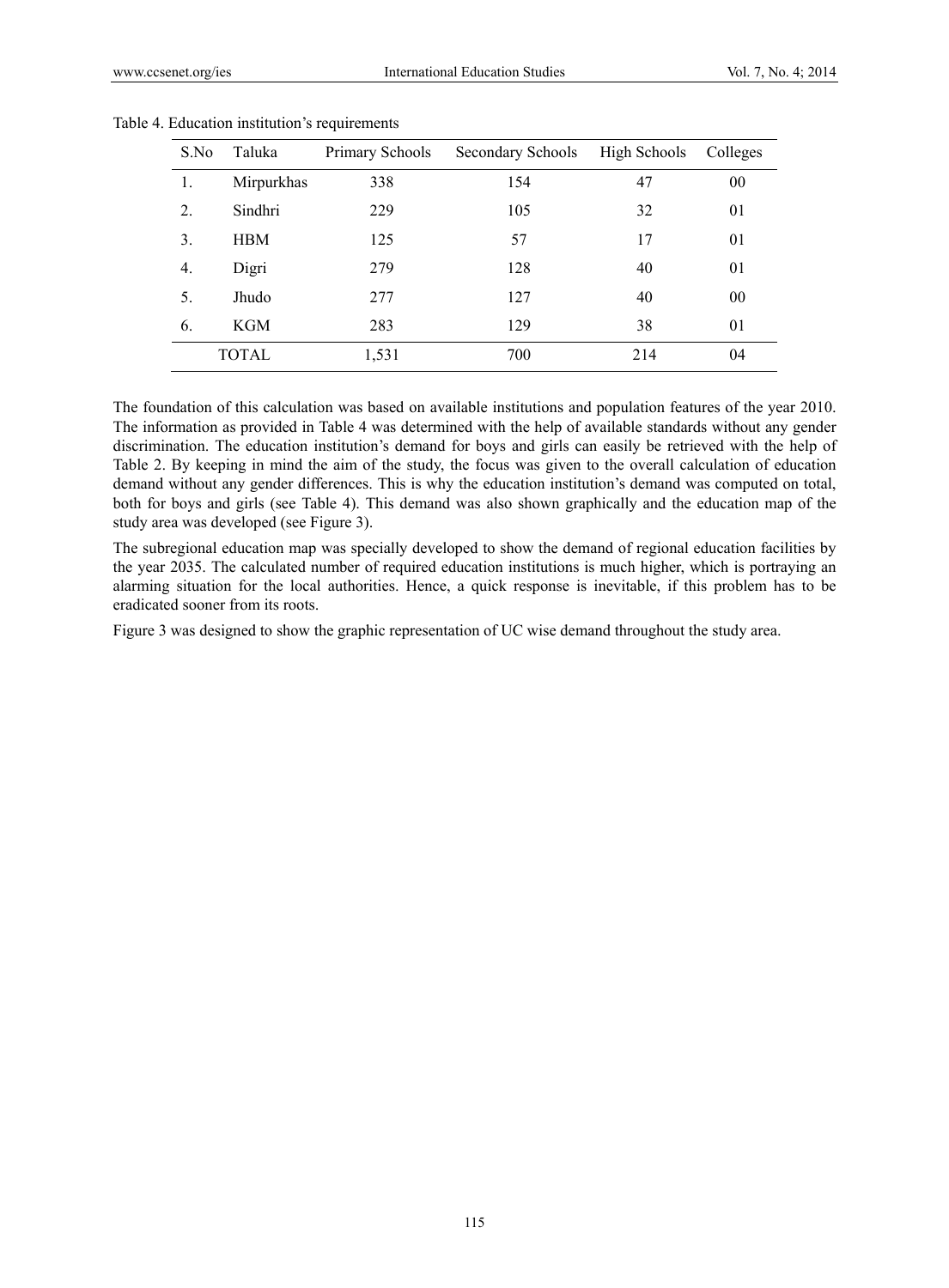

#### **Estimated Educational Facilities Of Mirpurkhas Till 2035**

Figure 3. Projected demand of regional educational facilities

With the passage of time, more basic education facilities would be required as the population is increasing with a continuous rate. Planning policies must be implemented by keeping in view the demographic standards for the betterment of rural people (Findlay & Borgegard, 1995) and in particular to tackle the problem of a rustic education institution's shortage. Further, the concentration should be given to educate rural people, as they could be able to understand the growing concerns of their area and could share their valued inputs.

#### **4. Conclusion**

The provision of basic education services should be the prime priority of the local as well as national governments. As far as Pakistan is concerned, the situation is really alarming as the literacy ratio is decreasing considerably with the increasing population. The education policy needs to be revised in order to tackle the education problems at a national level. The funds should be allocated to Provincial Governments as these can distribute the same to the concerned local agencies. Further, it is suggested that seminars and programs should be arranged, aiming the importance of education. The local rural inhabitants should be invited to attend these seminars. Efforts should be taken to confirm the public participation and their suggestions should also be given priority, to be included in policy plans.

This research study is significant in a sense that it provides an in-depth analysis of the study area with respect to the shortage of public sector education institutions and their accessibility in a deprived bucolic environment. The aim of the study was to calculate the shortage of basic education institutions of the study area, according to national standards, which was completed successfully. Different analytical techniques were also incorporated in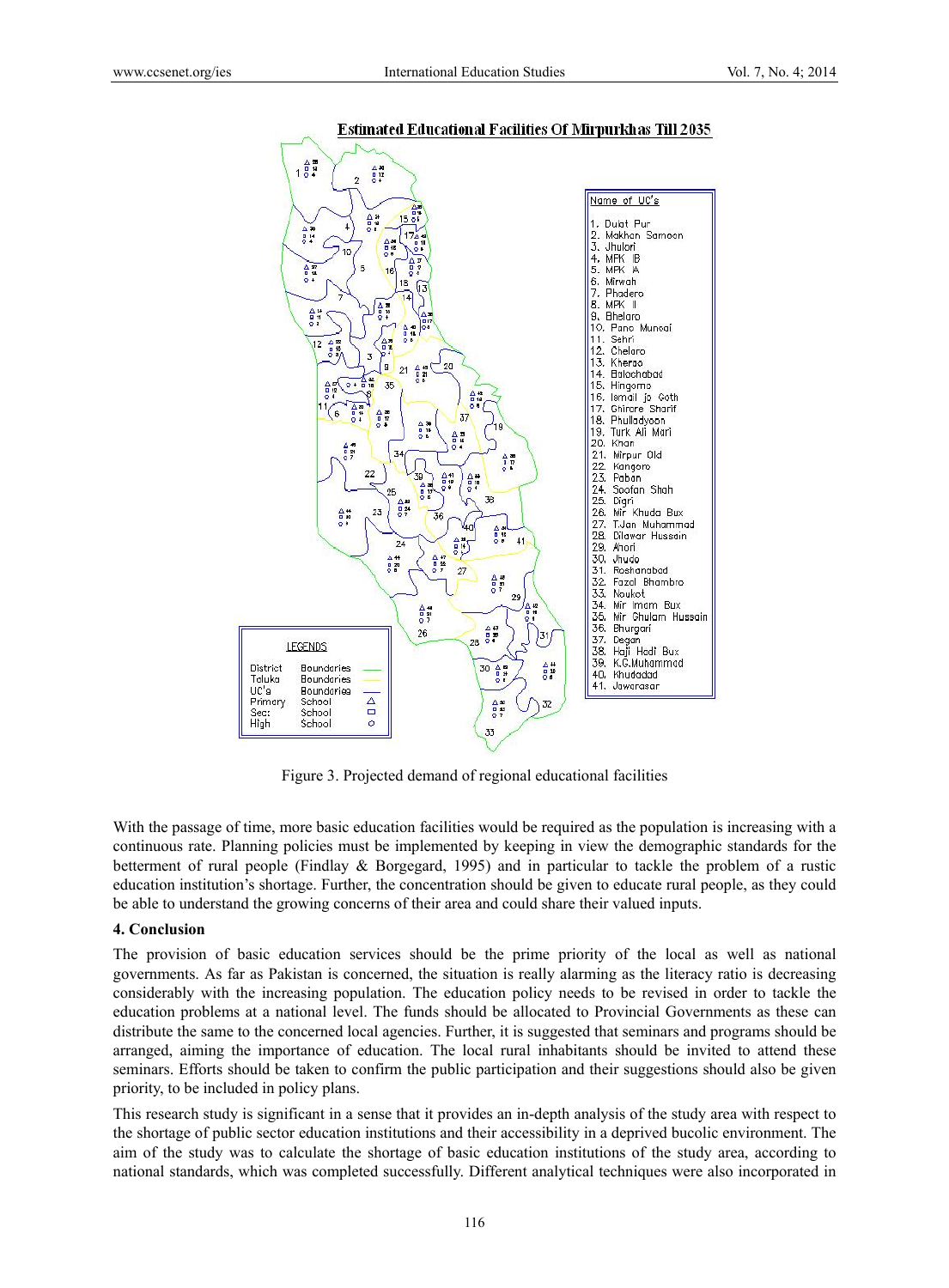order to make analysis more authentic. It is expected that education accessibility can be increased for the local rural people, if these basic educational institutions would be provided according to the standards. This study is a step further towards the prosperity of the study area and an attempt to uplift the falling standards of education in deprived rural subregions of the developing countries.

#### **Acknowledgements**

Authors are truly grateful to the Department of Civil Engineering, Universiti Teknologi PETRONAS, Malaysia for its support and the Department of City and Regional Planning, Mehran University of Engineering and Technology, Jamshoro, Sindh, Pakistan for providing assistance in data collection phase for this research article from the study area.

## **References**

- Andersson, E., Malmberg, B., & Östh, J. (2012). Travel-to-school distances in Sweden 2000–2006: changing school geography with equality implications. *Journal of Transport Geography, 23*(0), 35-43. http://dx.doi.org/10.1016/j.jtrangeo.2012.03.022
- Anwar, M., Green, J., & Norris, P. (2012). Health-seeking behaviour in Pakistan: A narrative review of the existing literature. *Public Health, 126*(6), 507-517. http://dx.doi.org/10.1016/j.puhe.2012.02.006
- Aref, A. (2011). Perceived Impact of Education on Poverty Reduction in Rural Areas of Iran. *Life Science Journal 8*(2), 498-501.
- Asadullah, M. N. (2009). Returns to private and public education in Bangladesh and Pakistan: A comparative analysis. *Journal of Asian Economics, 20*(1), 77-86. http://dx.doi.org/10.1016/j.asieco.2008.05.004
- Awan, M. S., Malik, N., Sarwar, H., & Waqas, M. (2011). Impact of education on poverty reduction. *Munich Personal RePEc Archive* (MPRA Paper No. 31826), 1-11.
- District Census Report Mirpurkhas. (1998). *Population Census Organisation, Statistics Division, Govt. of Pakistan*.
- Education Department Mirpurkhas. (2010). *Annual Educational Report Mirpurkhas*. Executive District Officer (EDO) Education Department. District Government Mirpurkhas.
- Farah, I., Mehmood, T., Amna, Jaffar, R., Shams, F., Iqbal, P., . . . Gul-Mastoi, N. (1996). *Roads to success: self sustaining primary school change in rural Pakistan*. Karachi, Pakistan: World Bank as a background study for preparation of the NWFP Primary Education Project and the Pakistan Education Sector work "Improving Basic Education in Pakistan".
- Fatima, A., & Nasr, M. (2010). Financial Aid as Support for Student Accessibility to Higher Education in Pakistan. *International Review of Business Research Papers, 6*(3), 205-218
- Filmer, D. (2000). The Structure of Social Disparities in Education: Gender and Wealth. World Bank policy research Working Paper No. 2268 *World Bank policy research Working Paper No. 2268* (Vol. World Bank policy research Working Paper No. 2268). Washington, D.C.: World Bank.
- Findlay, A. M., & Borgegard, L. E. (1995). Demography, destiny and population policies. *Applied Geography, 15*(3), 197-202. http://dx.doi.org/10.1016/0143-6228(95)00003-M
- Groot, A. D. (2007). *Deprived children and education Pakistan*. International Institute of Social History, University of Amsterdam.
- Guagliardo, M. (2004). Spatial accessibility of primary care: Concepts, methods and challenges. *International Journal of Health Geographics, 3*(3).
- Halai, A. (2011). Equality or equity: Gender awareness issues in secondary schools in Pakistan. *International Journal of Educational Development, 31*(1), 44-49. http://dx.doi.org/10.1016/j.ijedudev.2010.06.012
- Hanushek, E. A. (1995). *Interpreting Recent Research on Schooling in Developing Countries*. University of Rochester.
- Hardee, K., & Leahy, E. (2008). Population, Fertility and Family Planning in Pakistan: A Program in Stagnation. *Population Action International, 3*(3).
- Khan, S. U., & Saqib, O. F. (2011). Political instability and inflation in Pakistan. *Journal of Asian Economics, 22*(6), 540-549. http://dx.doi.org/10.1016/j.asieco.2011.08.006
- Lasker, R. D., Weiss, E. S., & Miller, R. (2001). Partnership Synergy: A Practical Framework for Studying and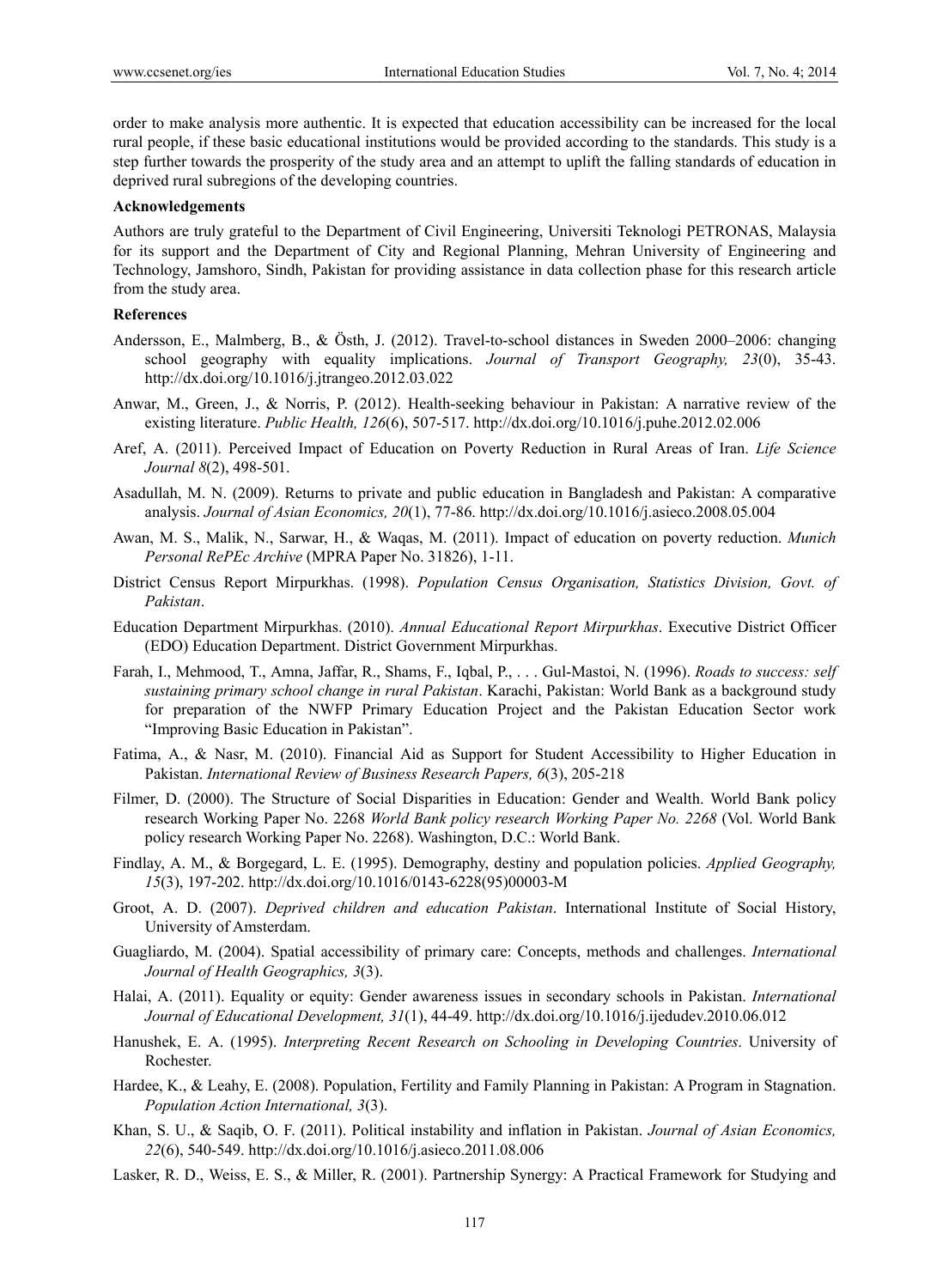Strengthening the Collaborative Advantage. *Milbank Quarterly, 79*(2), 179-205. http://dx.doi.org/10.1111/1468-0009.00203

- Memon, G. R. (2007). Education in Pakistan: The Key Issues, Problems and The New Challenges. *Journal of Management and Social Sciences, 3*(1), 47-55.
- NRM. (1986). *National Reference Manual*. Ministry of Housing, Works, Environmental and Urban Affairs Division. Government of Pakistan.
- Pakistan, G. O. (1998). *National Education Policy Draft, 1998-2010*. Islamabad: Ministry of Education.
- Pakistan, H. R. (2011). *Humanitarian Response Pakistan*. Retrieved from http://pakresponse.info/MapDataCenter.aspx
- Parveen, S. (2006). Female Education at Secondary School Level in the Province of Sindh; Pakistan. *Journal of Educational Research, 9*(2), 16-30.
- Psacharopoulos, G. (1994). Returns to investment in education: A global update. *World Development, 22*(9), 1325-1343. http://dx.doi.org/10.1016/0305-750X(94)90007-8
- Psacharopoulos, G., & Patrinos, H. A. (2004). Returns to investment in education: a further update. *Education Economics, 12*(2), 111-134. http://dx.doi.org/10.1080/0964529042000239140
- Richardson, A. J., Ampt, E. S., & Meyburg, A. H. (1995). *Survey Methods for Transport Planning* (1st ed.). Melbourne: Eucalyptus Press, P.O Box # 4460, University of Melbourne, Parkville, vic. 3031.
- Roberts, M. (1974). *An introduction to town planning techniques*. Hutchinson Educational.
- Sawada, Y., & Lokshin, M. (2009). Obstacles to school progression in rural Pakistan: An analysis of gender and sibling rivalry using field survey data. *Journal of Development Economics, 88*(2), 335-347. http://dx.doi.org/10.1016/j.jdeveco.2008.03.002
- Schultz, T. W. (1961). Investment in Human Capital. *The American Economic Review, 51*(1), 1-17.
- Stopher, P. R., & Greaves, S. P. (2007). Household travel surveys: Where are we going? *Transportation Research Part A: Policy and Practice, 41*(5), 367-381. http://dx.doi.org/10.1016/j.tra.2006.09.005
- Talpur, M. A. H., Napiah, M., Chandio, I. A., & Khahro, S. H. (2012). Transportation Planning Survey Methodologies for the Proposed Study of Physical and Socio-economic Development of Deprived Rural Regions: A Review. *Modern Applied Science, 6*(7), 1-16. http://dx.doi.org/10.5539/mas.v6n7p1
- Taylor, R. (1990). Interpretation of the Correlation Coefficient: A Basic Review. *Journal of Diagnostic Medical Sonography, 6(1)*, 35-39. http://dx.doi.org/10.1177/875647939000600106
- Tre'panier, M., Chapleau, R., & Morency, C. (2008). Tools and methods for a transportation household survey. *Urban & Regional Information Systems Association (URISA), 20*(2008).
- Wang, X., & Hofe, R. V. (2007). *Research Methods in Urban and Regional Planning*. Tsinghua University Press, Beijing and Springer-Verlag, Berlin Heidelberg.
- Zaman, K., & Khilji, B. A. (2013). The relationship between growth–inequality–poverty triangle and pro-poor growth policies in Pakistan: The twin disappointments. *Economic Modelling, 30*(0), 375-393. http://dx.doi.org/10.1016/j.econmod.2012.09.023

#### **Appendix I**

$$
P_t = P_0 (1+r)^n
$$
 (1)

$$
r = \left(\frac{P_t}{P_0}\right) \frac{1}{n} - 1\tag{2}
$$

Where,

 $P_t$  = Projected Population

 $P_0$  = Current Population

 $r =$  Annual Growth Rate

n = Number of Years

The Equation 1 assisted in population projection, while Equation 2 used to obtain an annual regional demographic growth rate.